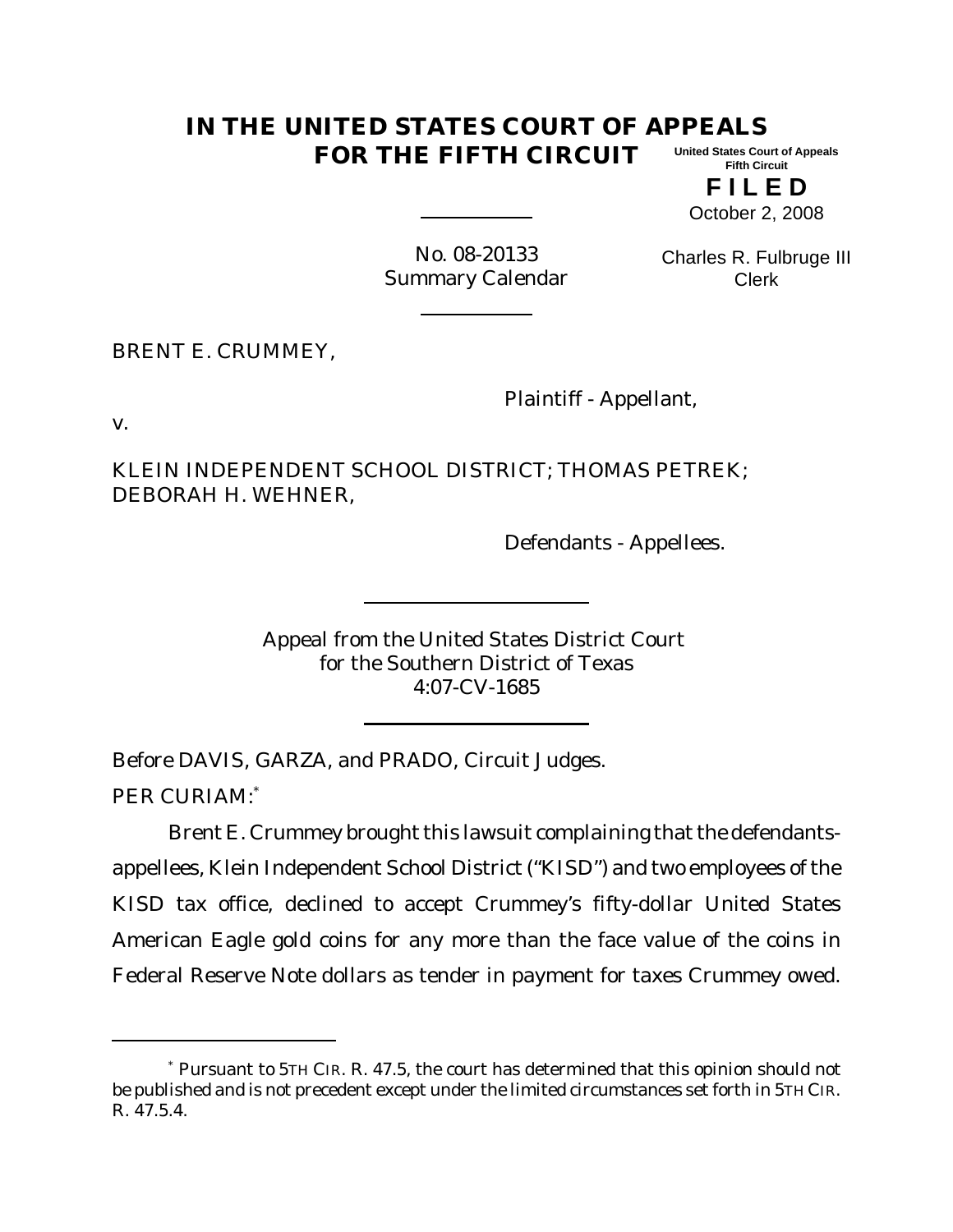Crummey, proceeding *pro se*, sought to assert various federal and state causes of action arising from this incident, including that the appellees violated Crummey's alleged right under Article 1, Section 10 of the Constitution to pay a debt in gold coin.<sup>2</sup> The district court, adopting the Memorandum, Recommendation and Order of the Magistrate Judge, dismissed *sua sponte* Crummey's federal claims and declined to exercise supplemental jurisdiction over Crummey's remaining state law claims, which were remanded to state court. Crummey appeals.

The core of Crummey's appeal rests on Crummey's argument that the legal monetary value of fifty dollars in United States American Eagle gold coin is different than (and worth more than) the legal monetary value of fifty dollars in Federal Reserve Notes, or as it is sometimes affectionately called, cash. Regardless of any currency confusion that may have arisen in bygone eras, our present standard is clear: As legal tender, a dollar is a dollar.

Crummey suggests that the United States has a parallel or dual monetary valuation system for the dollar. Crummey relies for support on a statute authorizing the Secretary of the Treasury to mint certain coins and to sell them to the public at a price based on the market value of the bullion plus production costs. *See* 31 U.S.C. § 5112(f)(1). According to Crummey, the fact that the United States Mint sells coins into circulation at an amount that is often different than the face value of the coins, supports his theory for the existence of some form of dollar-for-dollar exchange rate between the "coin" dollar and the "FRN" dollar.

Crummey's argument conflates the market value of such coins as bullion, or as a collectors' items, with the value of the coins as legal tender. Fittingly, the Supreme Court has explained:

 $2$  Article 1, Section 10 of the Constitution provides, in part: "No State shall  $\ldots$  make any Thing but gold and silver Coin a Tender in Payment of Debts."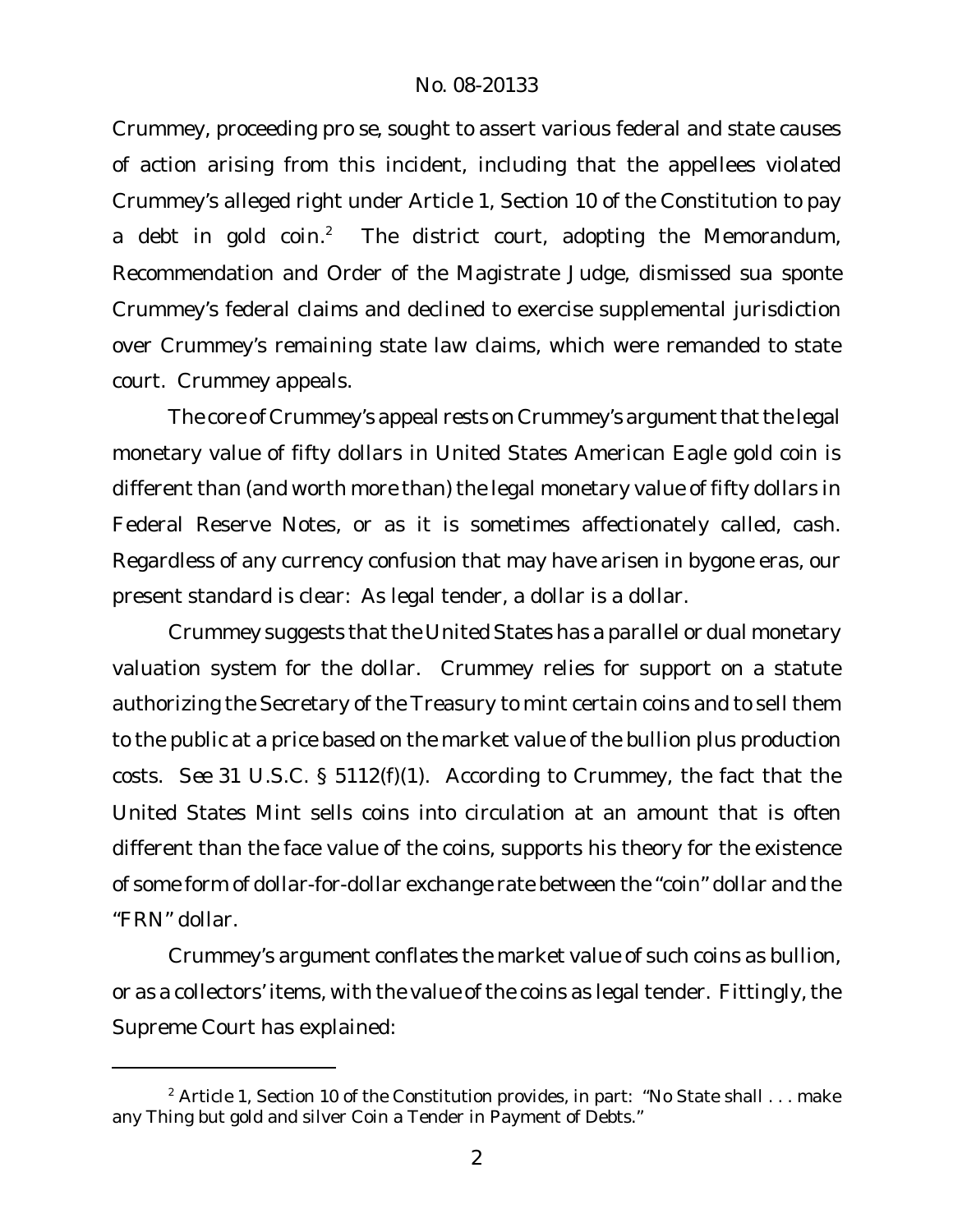## No. 08-20133

A coin dollar is worth no more for the purposes of tender in payment of an ordinary debt than a note dollar. The law has not made the note a standard of value any more than coin. It is true that in the market, as an article of merchandise, one is of greater value than the other; but as money, that is to say, as a medium of exchange, the law knows no difference between them.

*Thompson v. Butler*, 95 U.S. 694, 696 (1877). "United States coins and currency (including Federal reserve notes and circulating notes of Federal reserve banks and national banks) are legal tender for all debts, public charges, taxes, and dues. Foreign gold or silver coins are not legal tender for debts." 31 U.S.C. § 5103; *see also Mathes v. Commissioner of Internal Revenue*, 576 F.2d 70, 71 (5th Cir. 1978) (per curiam) ("Congress has delegated the power to establish this national currency which is lawful money to the Federal Reserve System."); *United States v. Wangrud*, 533 F.2d 495, 495 (9th Cir. 1976) (per curiam) ("By statute it is established that federal reserve notes, on an equal basis with other coins and currencies of the United States, shall be legal tender for all debts, public and private, including taxes.").

We reject Crummey's suggestion that the "dollar" has multiple meanings or values within the United States system of currency. *See* 31 U.S.C. § 5101 ("United States money is expressed in dollars, dimes or tenths, cents or hundreths, and mills or thousandths. A dime is a tenth of a dollar, a cent is a hundredth of a dollar, and a mill is a thousandth of a dollar."). As legal tender, a dollar is a dollar, regardless of the physical embodiment of the currency.

The legal monetary value of Crummey's fifty dollar American Gold Eagle coin is equivalent to that of a fifty dollar Federal Reserve Note. Crummey's argument to the contrary, on which the bulk of his appeal rests, fails.

Having carefully considered all of Crummey's issues on appeal in light of the record and the applicable law, we find them to be without merit. For these reasons, the judgment of the district court is AFFIRMED.